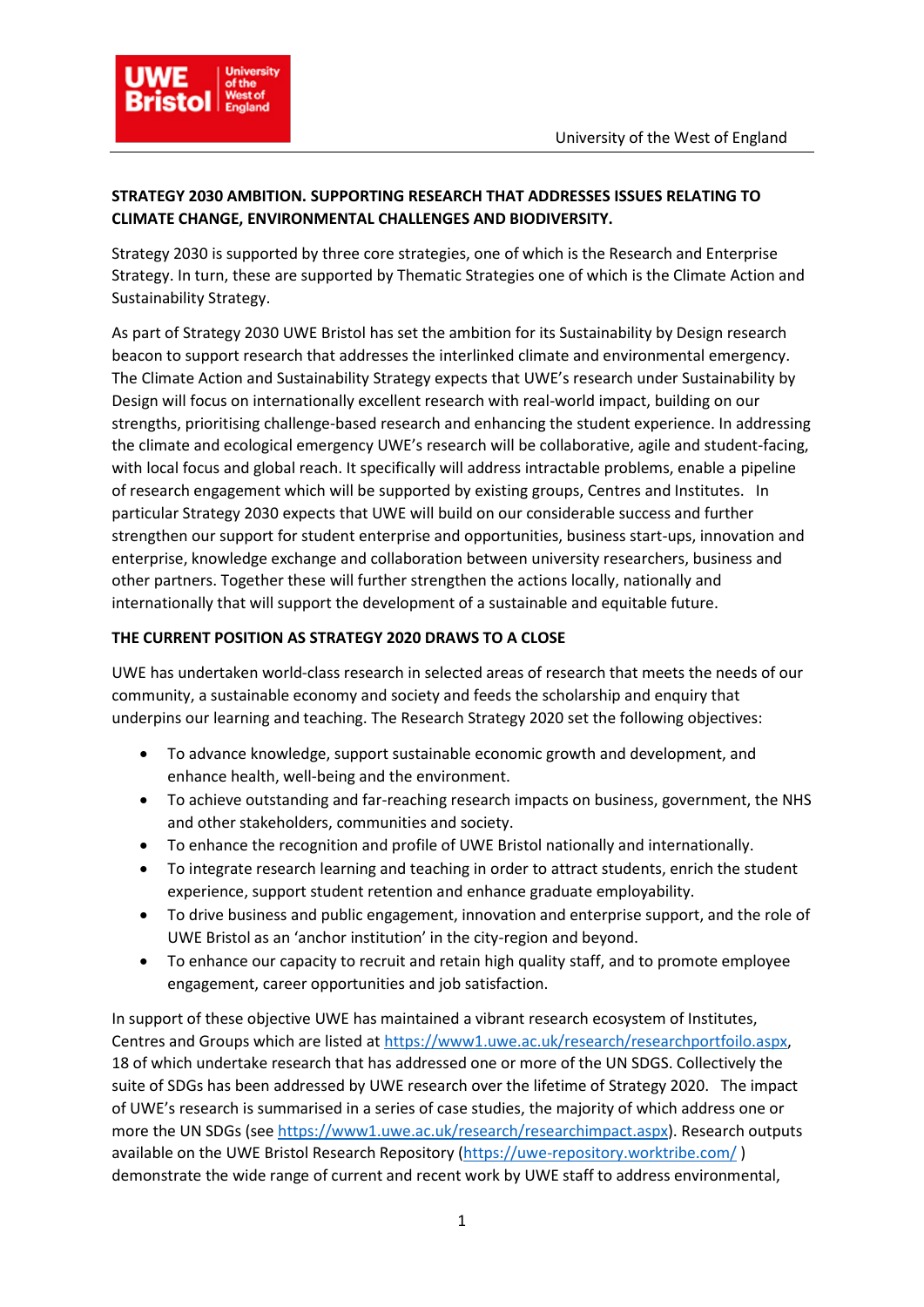

sustainability and ecological challenges. Together, the existing research ecosystem and its impact and outputs provides a strong foundation for the challenge of Sustainability by Design.

## **RESEARCH AIMS AND AMBITIONS IN THE CLIMATE ACTION AND SUSTAINABILITY STRATEGY**

Strategy 2030 sets out our ambition to achieve globally recognised research beacons that shape the academic character and reputation of the University around Digital Futures, Health and Wellbeing, Creative and Digital Technologies and Sustainability by Design. In support of Climate Action and Sustainability it is expected that all research will be mindful of the need to consider the challenge of sustainability as expressed by the UN SDGs in its goals and in its process of research.

The ambition of 2030 can be summarised as supporting internationally competitive research that addresses the interlinked climate, ecological and environmental emergency. This ambition is supported by the Board of Governors Declaration of a Climate and Ecological Emergency on February 3rd 2020 [\(https://www2.uwe.ac.uk/services/Marketing/about-us/pdf/Policies/UWE-Bristol-](https://www2.uwe.ac.uk/services/Marketing/about-us/pdf/Policies/UWE-Bristol-Board-of-Governors-Declaration-of-Climate-and-Ecological-Emergency-v3.pdf)[Board-of-Governors-Declaration-of-Climate-and-Ecological-Emergency-v3.pdf\)](https://www2.uwe.ac.uk/services/Marketing/about-us/pdf/Policies/UWE-Bristol-Board-of-Governors-Declaration-of-Climate-and-Ecological-Emergency-v3.pdf)

The Climate Action and Sustainability Strategy addresses the challenge of Sustainability by Design in *Understanding Sustainability* and *Adapting to a Changing World*. Through the initiatives of the university's Sustainability by Design research beacon UWE will

- Create new knowledge, technologies, processes and operations that accelerate the development of a sustainable future.
- Seek to shape the health and sustainability of our communities and to create solutions to global sustainability and climate change challenges.
- Share knowledge and resources held and generated within UWE in order to build capacity and capability to address social inequalities and local and global sustainability challenges.
- Support the West of England region to become more sustainable through actively partnership with local authorities, other relevant agencies and third sector organisations;
- Engage with the Local Industrial Strategy and the business community of the city region to provide research and knowledge exchange opportunities alongside new job opportunities for future graduates.
- Support organisations in the city region to develop effective action plans to reduce carbon emissions and adapt to a changing climate.
- Use our partnerships to create opportunities in the curriculum and research for students to engage with sustainability challenges in different cultures and environments.
- Provide opportunities for our staff and students to enhance their understanding, develop their practice and undertake knowledge exchange and research.

## **HOW PROGRESS TOWARDS THE 2030 GOAL WILL BE MEASURED**

The Transforming Futures Research and Enterprise Strategy will be published later this year and will set out the overall performance indicators for the Sustainability by Design research beacon. This will set out how UWE Research Beacons will support research for sustainability. In particular, it will set the framework for how UWE specifically support research into climate change, environmental challenges and biodiversity and thus deliver the ambitions of the Climate Action and Sustainability Strategy. The processes by which research is conducted will be ethical and